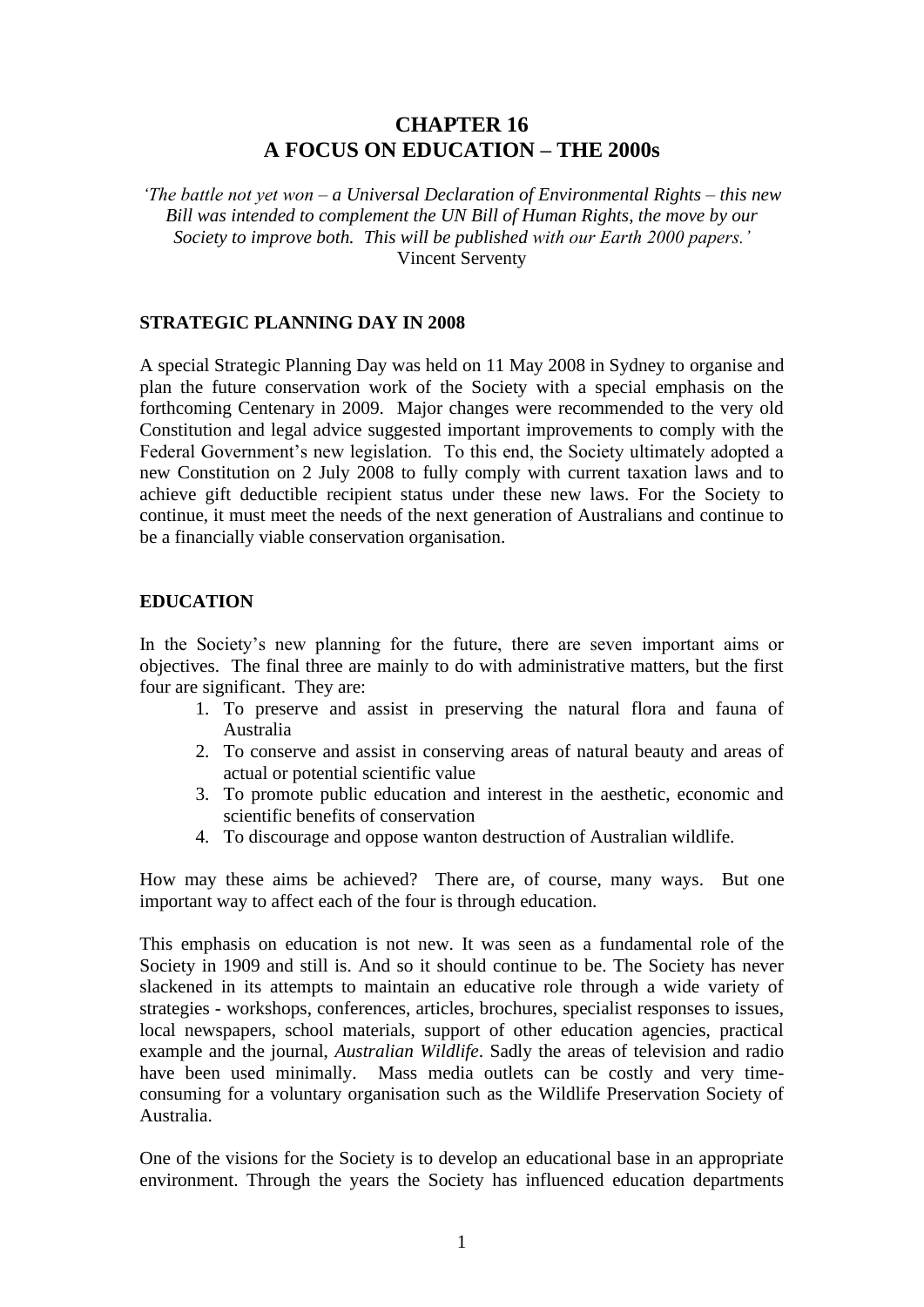across Australia to include environmental education in the school curriculum. This has led to a blossoming of such provisions as field studies centres (building on those fifteen minutes of nature study lessons of previous years) as well as permeating our culture with a preservation 'attitude'.

The success of field studies centres shows how effective education can be when it takes place in a complementary setting. It is this understanding that has influenced the vision of establishing an environmental education centre for the Society. While this will give a national 'home' for the Society, it will also provide an optimum setting for influencing and educating a whole range of people from the youngest to the oldest.

Throughout the first decade of the  $21<sup>st</sup>$  century, the Society undertook a number of activities which all fall under the umbrella of 'education', as the following pages will tell.

# **EARTH 2000**

In an effort to widen the influence of the Society in preserving and protecting Australian wildlife, the Council of the Society resolved to promote a major conservation lecture each year.

To launch the new series of conservation lectures, it was decided to choose a prominent international conservation celebrity to be the inaugural Earth 2000 International Conservation Lecturer. On the advice of our President Vin Serventy, the Council chose Professor Jared Diamond, Professor of Physiology, University of California, Los Angeles.

The inaugural Earth 2000 International Conservation Lecture was held on Thursday 8 June 2000, at the Wesley Centre Theatre in Sydney. The keynote speech by Professor Jared Diamond made for a thoroughly enjoyable and informative evening. Over 720 people attended, and many requests followed for copies of the conference papers.

The Earth 2001 lecture was presented by Professor Ian Lowe at the Australian Museum, Sydney, in October 2001. The Australian Museum Society (TAMS) supported the event and Professor Lowe's outstanding presentation delighted members and guests.

# **PRESIDENT SERVENTY RETIRES**

Vincent Serventy officially announced that he would retire from office at the 93rd Annual General Meeting of the Society held on 25 February 2002. The Council had extended an invitation to all members and friends to attend a special Retirement Luncheon in the New South Wales Parliamentary Dining Rooms following the AGM.

At the AGM, Patrick Medway moved a motion that Dr Vincent Serventy AM be made President of Honour in recognition of his truly outstanding service as President of the Society, having served with distinction in this office since 1966, as well as being a very committed life member of the Society for sixty years.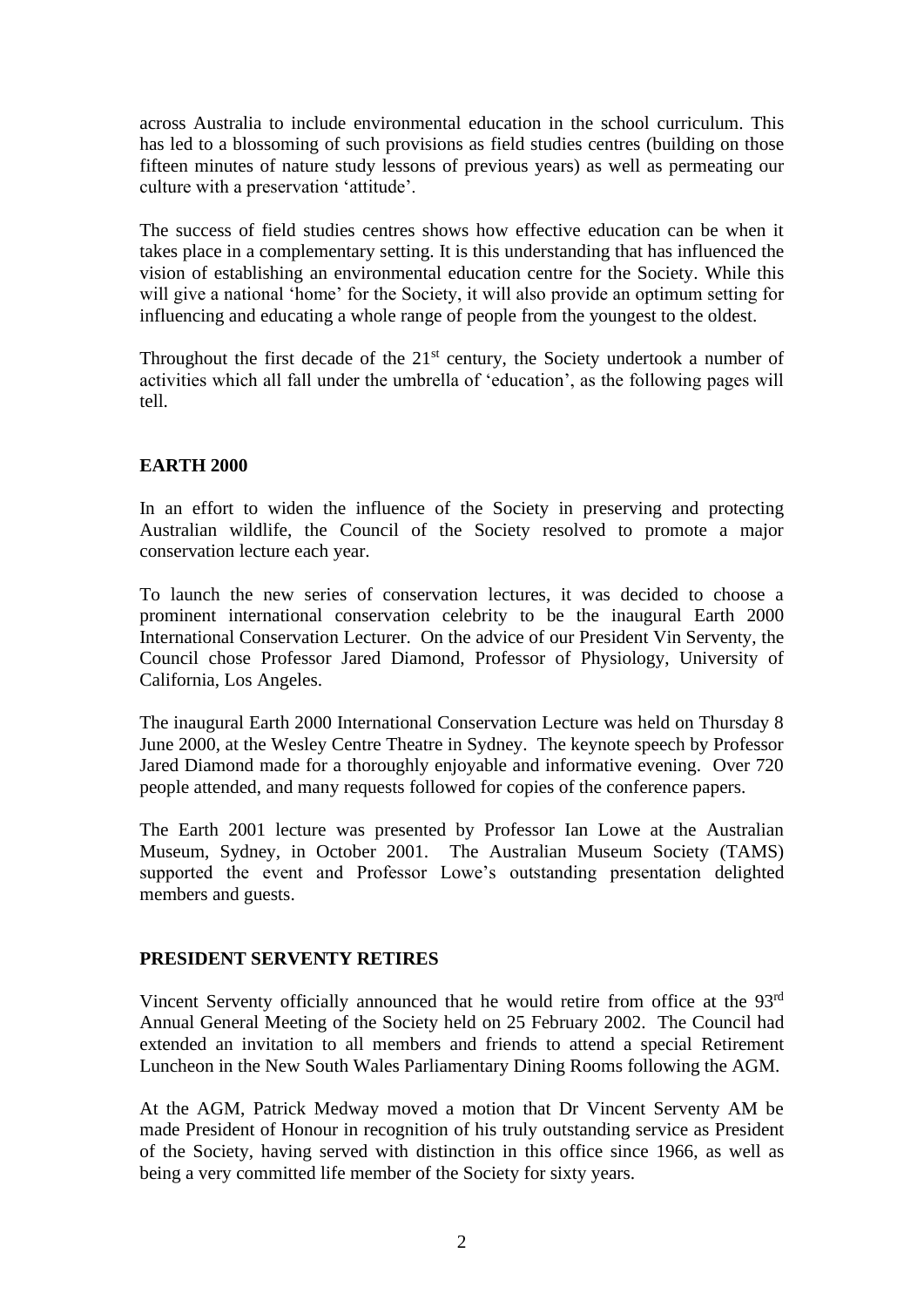Patrick Medway was elected as the new President and Chairman of the Council of the Wildlife Preservation Society of Australia at this 93<sup>rd</sup> Annual General Meeting.

Several people sent messages at the time of Vin's retirement. Kristin Williamson, a neighbour in Pearl Beach, New South Wales, the wife of playwright David Williamson, said:

'Our guru does not wear flowing robes, ring bells or put us in a trance. He just stands on Goanna Rock in his old khaki shorts and sandals and tells us a story. Like all good leaders his stories have morals. But they are never boring and can be understood by the youngest of the three generations.'

Marjorie Woodman, a former Councillor and life member of the Society, said: 'Vin is the Society. He is our figurehead, the David fighting our Goliaths who seek only money-making ventures, who can see big value or beauty in wild places.'

Sometime in the late 1990s, Vincent Serventy outlined his Ten Green Commandments, the substance of which was to be the backbone of the Environmental Bill of Rights. Here are Vincent's Ten Green Commandments:

- 1. All people have a right to an earth where they can live and enjoy a fair quality of life.
- 2. No nation has the right to change the world of nature in a way that will damage the earth's resources.
- 3. All nations must keep the present diversity of the natural world, its plants and animals and the beauty of landscapes.
- 4. All nations must use their resources in a sustainable way and plan for the future when some run out.
- 5. All nations giving aid must make sure this will increase the quality of life of those to whom the help is given.
- 6. The resources which the world holds in common must be used for the common good.
- 7. All nations must carry out international agreements and abide by the decisions of the World Court.
- 8. All nations must check their own environments and warn of dangers ahead.
- 9. All nations must develop a sustainable population policy, not expecting other nations to accept their excess due to unwise planning.
- 10. All nations must educate their people into a new morality which cares not only for the rights of the people but also for the rights of the environment.

# **SEMINAR – SOILS, HABITAT AND BIODIVERSITY**

In the brochure advertising this seminar, to be held on 6 April 2002, Vincent Serventy said:

### 'Soil degradation

For the last few years our Society has been spelling out to all those who would listen – ministers, premiers and prime ministers, as well as the opposition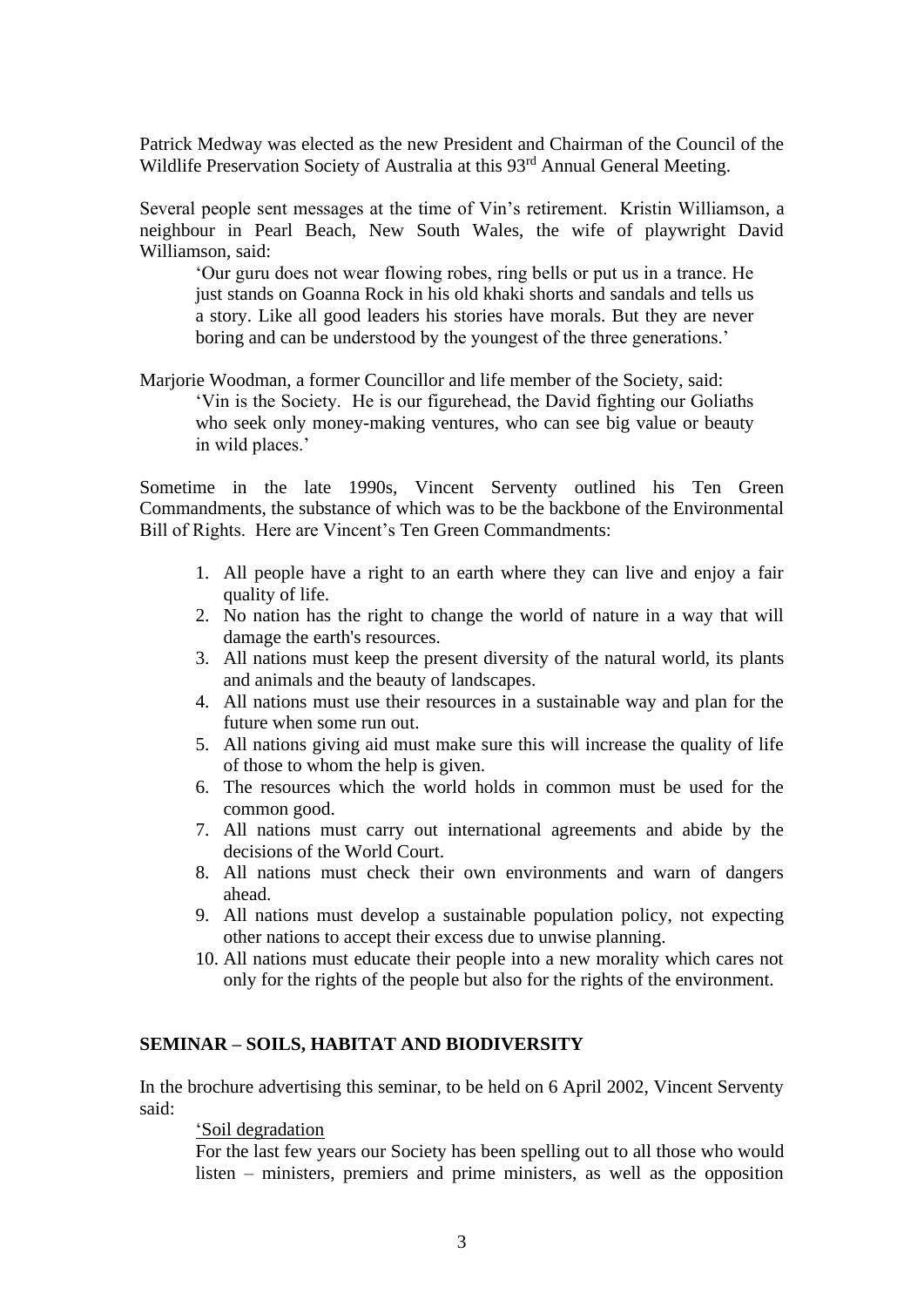parties – that the continued damage to the soil is threatening all of our wildlife habitat, woodlands and other vast areas of our continent ...

'Farmers all over Australia have joined Landcare, certainly the responsible ones have. In our travels we have seen vast tree planting schemes across this country – this solution to land degradation was told to our Society by a farmer over sixty years ago.

#### **Habitat destruction**

Habitat destruction contributes to animals and plants being threatened with extinction. Today we want to alert the whole of Australia to the problems of habitat destruction. Not just Landcare, but all conservation groups caring for wildlife habitat and the revegetation of our land.'

In *Australian Wildlife*, Autumn 2/2003, the following note is found on page 15: **'Save Our Soils Conference 2003**

Our Society continued to support this important Conference. Last year we sponsored the inaugural seminar to highlight the importance of protecting the soils, to ensure the preservation of the habitat for our precious wildlife.

'The NSW Nature Conservation Council appointed a Project Officer, Saliran Claff, to co-ordinate this year's conference.

'The 2003 Conference was called Ancient Soils New Solutions and featured a conference on Soils, Biodiversity and Agriculture, held over two days on 28 and 29 March 2003 in the Southee Complex, Sydney Showgrounds, Olympic Park, at Homebush.

'A wide range of speakers covered Soils and Biodiversity, capacity of people, government actions, economics of recovery, capacity of the land, acid sulphate soils and salinity.'

# **REDUCTION OF ROADKILL**

The Councillors of the Society agreed that reduction of roadkills would be the major project for the year 2003 to draw attention and explore solutions to the danger to Australian native wildlife on our roads. During the year the Society Councillors attended a workshop organised by Austroads; awarded grants into research on roadkill; sponsored Sydney Metropolitan Wildlife Services at the 2003 Animal Expo which enabled them to recruit new carers, raise money and lift awareness of their organisation; as well as write, research and lobby government, insurance agencies and the media about the danger to Australian fauna and our roads.

In conjunction with The Linnean Society of New South Wales, the Society held a 'Reduction of Roadkill Seminar' on 18 November 2003 in the Maiden Theatre, Royal Botanic Gardens, Sydney.

The guest speakers were:

Peter Buckley, President, Sydney Metropolitan Wildlife Services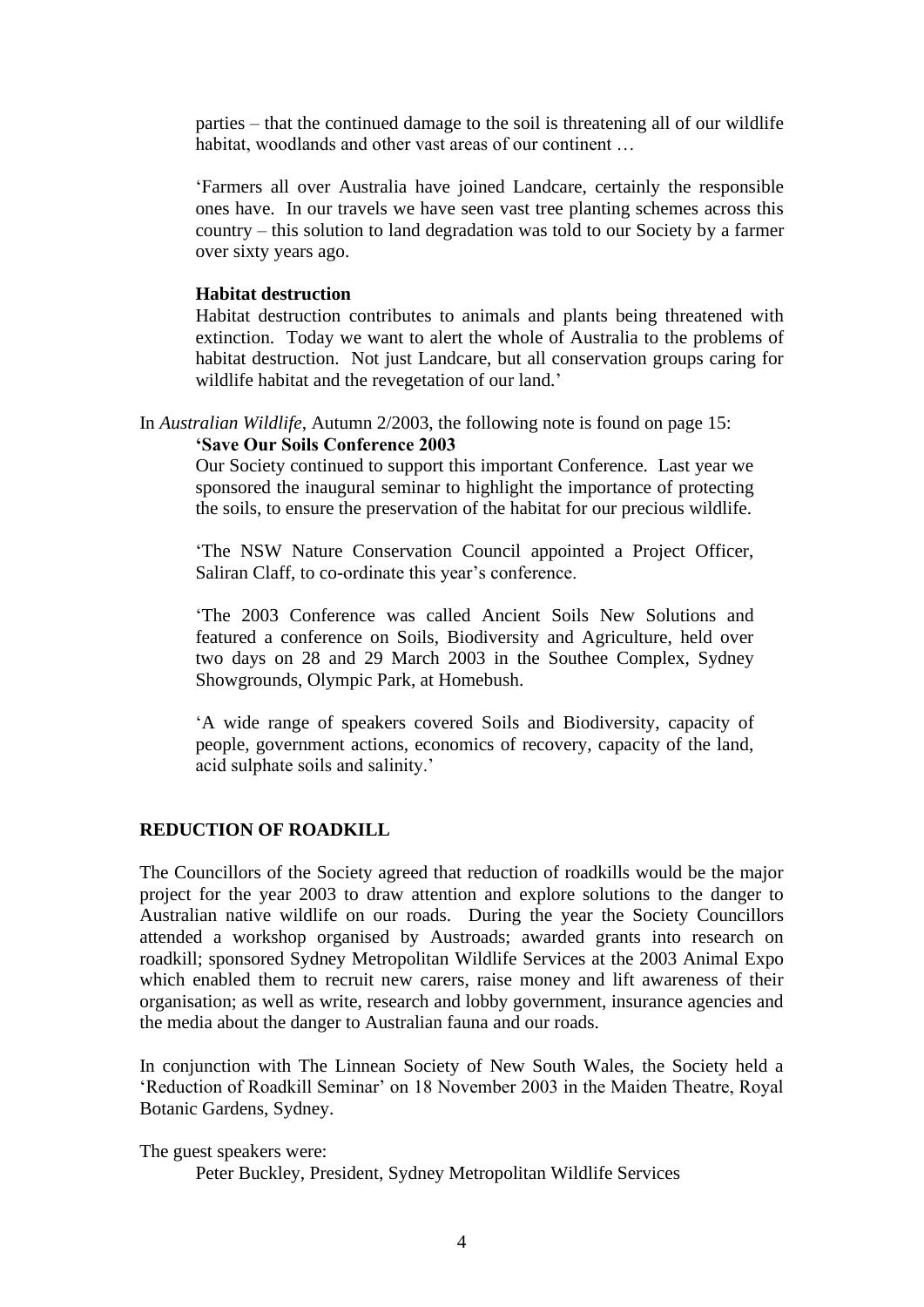Dan Lunney, National Parks and Wildlife Service Dr Daniel Ramp, University of New South Wales Natasha Arens, Roads and Traffic Authority.

A message of support came from the Hon. Bob Debus MP, Minister for the Environment:

'I congratulate the Wildlife Preservation Society of Australia in addressing this complex issue. Roads have a significant impact on many native species and I support this initiative. The enormity of this task in a country the size of Australia is a daunting prospect, however many great things come from small initiatives and I hope from this conference a way forward may be developed.'

Dr Daniel Ramp, Postdoctoral Research Fellow at the University of NSW, introduced his presentation at the seminar by saying:

'Research has an important part to play in our efforts to tackle this very serious issue of collisions between wildlife and vehicles. It is only with comprehensive and reliable data that we can hope to tease apart the complex factors that contribute to this devastating problem. What I hope to clarify herein are what I believe are the gaps in our knowledge and the questions that we should be trying to answer.'

(The complete account of Dr Ramp's talk can be found in *Australian Wildlife,* Autumn 2/2004.)

Peter Buckley explained that the Sydney Metropolitan Wildlife Services is a community based volunteer organisation which receives over 12,000 calls a year from people seeking assistance or advice about Australian native wildlife. The phone is answered seven days a week, 24 hours a day so messages are never left on answering machines. Sydney Wildlife was launched in May 1997 by the Hon. Pam Allan MP, the then Minister for the Environment:

'Animals cannot be isolated from the rest of the environment. Urban sprawl and loss of habitat are the major contributors to the demise of native animals, closely followed by domestic and feral animal attacks, and road strikes. Accordingly, education at all levels of the community should be a primary objective as it is the only truly effective weapon in the long-term conservation of wildlife and its habitat.'

#### **STRATEGIC PLANNING DAY IN 2004**

*Australian Wildlife* reported in the Winter 3/2004 issue:

'The Society held its annual Strategic Planning Day on 11 May. Councillors reviewed the 2003 year and planned and organised the direction of the Society's work over the coming year. Our immediate past year was one of outstanding growth and commitment to wildlife preservation with some real wins recorded – Barrier Reef protection extended to 33% in the new green zones; extensive research into reduction of roadkill of native animals; major submissions to Environment Australia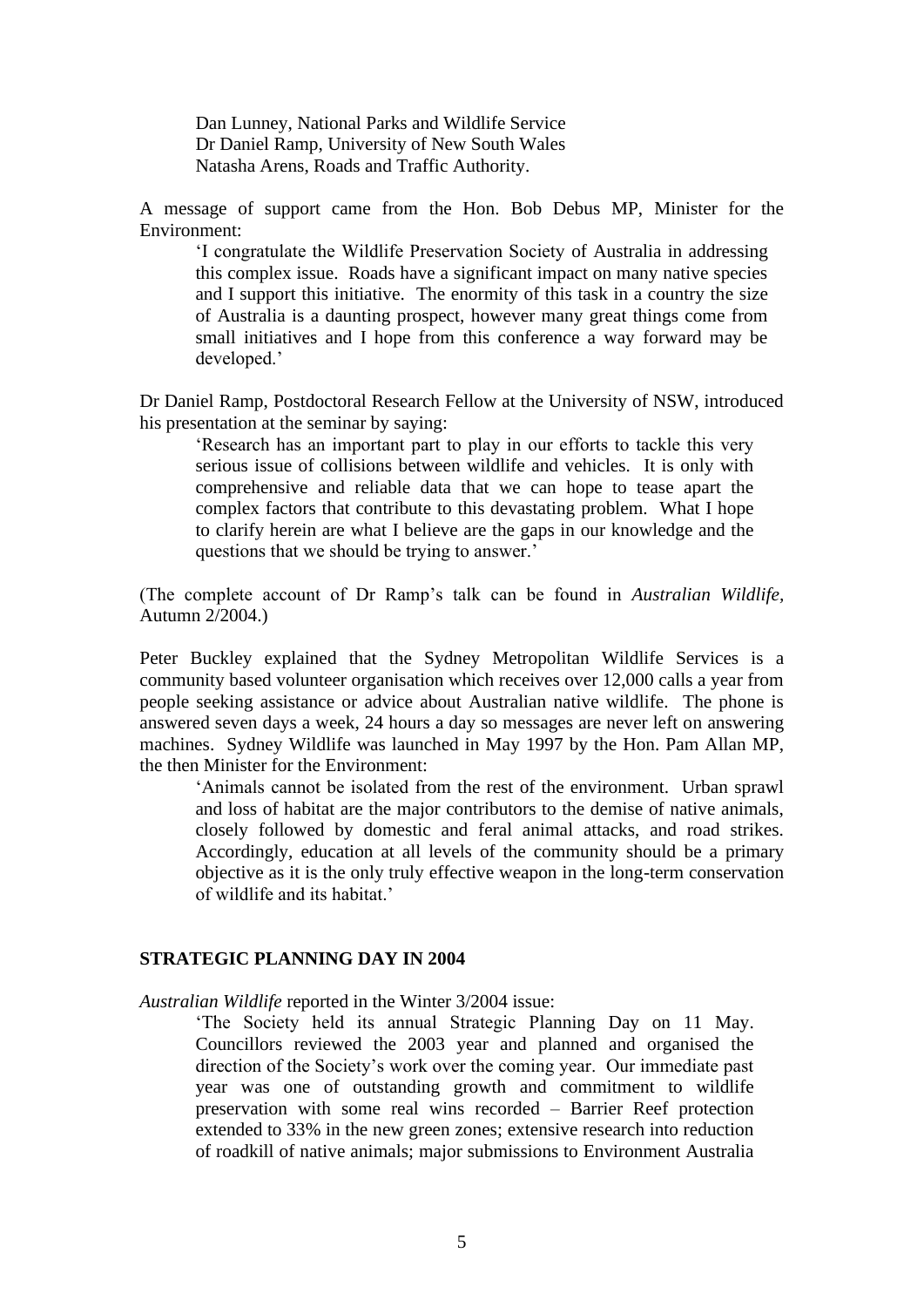and National Parks and Wildlife Service on wildlife habitat protection; and an increase in research grants to university research.'

Planning outcomes were addressed – the Councillors focused on membership growth, new branch development, increased research funding for wildlife preservation and habitat protection, plans to increase bequest and investment funding, plans for a new national headquarters, increased efforts to promote environmental education and school programs, better quality publications, promotional material and modern technology equipment to promote the work of the Society. Over this coming year the Councillors planned to develop programs and activities to reach these new goals for the work of the Society.

# **2004 AGM OF THE NCC**

The National President, Patrick Medway, reported in *Australian Wildlife* in the issue of Summer 1/2005:

'A great gathering of conservationists and environmentalists from across New South Wales came together at the Royal Botanic Gardens Theatre in October for the Annual General Meeting of the Nature Conservation Council of New South Wales. Many issues were discussed and some very interesting guest speakers from major government departments responsible for native vegetation and wildlife management were featured.

'We were fortunate in getting our three motions passed by a majority of the delegates. We proposed an integrated system of marine sanctuaries around the whole coastline of Australia for the maintenance of marine biodiversity within marine environments with around fifty percent of the total area of marine parks to become marine sanctuaries; the establishment of a South Pacific Whale Sanctuary which would protect the breeding grounds of most of the species of migratory great whales that are found in the region; and support for the establishment of the Hunter Wildlife Corridor Regional Park from the ocean to the mountains along the Hunter River System.'

At the NCC meeting, the WPSA was invited to sponsor an environmental education seminar in 2005. As environmental education is a primary focus for the Society this was worthy of consideration, but the Society's Council decided it did not have sufficient resources to mount a seminar of this kind.

# **COMMUNITY WILDLIFE CONSERVATION AWARD**

In 2002 the Society announced the inauguration of a community wildlife service award to recognise organisations which make a significant contribution to the preservation of Australian wildlife. Seven nominations were received, all worthy projects and geographically located in metropolitan Sydney, regional NSW and interstate.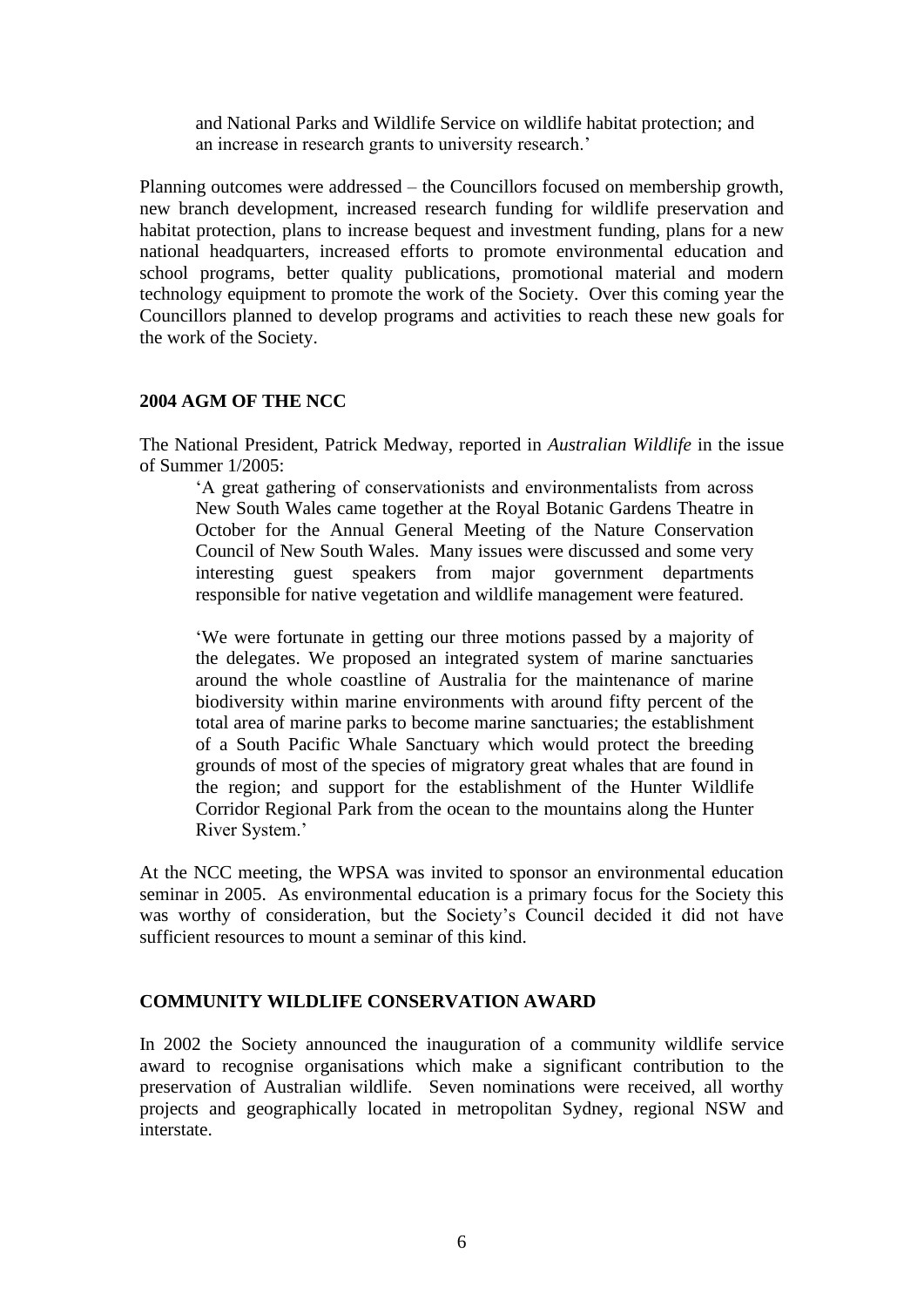The recipient of the inaugural award in 2004 was 'Bringing Back the Flashjack Project' of Emerald in Central Queensland. Flashjack is the name given in the Emerald district to the bridled nail-tailed wallaby. These beautiful little animals were once plentiful on the western side of the Dividing Range from Charters Towers in North Queensland right through NSW to the northern districts of Victoria. However, the usual culprits of foxes, feral cats and heavy destruction of habitat led to their severe depletion. In fact, they were thought to be extinct, but a remnant population was discovered on a station property at Dingo in Central Queensland in the mid 1970s. Subsequently the Queensland Parks and Wildlife Service (QPWS) bought the property to preserve both the colony and the habitat.

Following that, a captive breeding programme was conducted at the BHP Gregory mine site, with the cooperation of scientists from the University of Queensland and the QPWS. It was important to establish colonies at other sites so that the animals would not be so vulnerable to natural disasters. Local landholders in the Emerald district, Hugo Spooner and his wife, on their property 'Avocet', had set aside over 1,100 hectares as a wildlife refuge. QPWS examined the site and determined it was a suitable habitat. Emerald Shire Council appointed a special officer to co-ordinate the project, volunteers were recruited and the local Gindie Primary School became involved. Eventually animals were able to be released and local TAFE students, scouts and volunteers were involved as well as the school children.

This was a project which had involved a university, a government department, a shire council, a mining company, local landholders, a school, a TAFE college, scouts and numerous volunteers. 'Bringing Back the Flashjack Project' was a worthy winner of the inaugural Wildlife Preservation Society of Australia Community Wildlife Conservation Award. At the 95<sup>th</sup> Anniversary Luncheon on 18 February 2004, Janelle Lowry of the QPWS and community volunteer Yvonne Thompson, received the award on behalf of the project from Her Excellency the Governor of New South Wales, Professor Marie Bashir.

In subsequent years the award was presented to other worthy community projects, such as the Mareeba Wetland Foundation in Queensland (2005), Friends of the Koala, Lismore, NSW (2006) the Natural History Society of South Australia (2008) and Australian Ecosystems Foundation Inc. of Lithgow, NSW. It has been encouraging when reviewing applications for these awards to see how much community activity is abroad in Australia.

# **THE SERVENTY CONSERVATION MEDAL**

The inaugural Serventy Wildlife Conservation Medal was awarded in 1999 to Mrs. Margaret Grace Thorsborne for her commitment to saving the native pigeon. Mrs. Thorsborne came from Melunga Creek, Cardwell, Queensland. The medal, awarded each year since 1999, was established to commemorate the conservation work carried out by members of the Serventy family – Dr. Vincent Serventy, Dr. Dominic Serventy and Lucy Serventy. Each member of the family gave a lifetime of commitment to the conservation and preservation of Australian wildlife.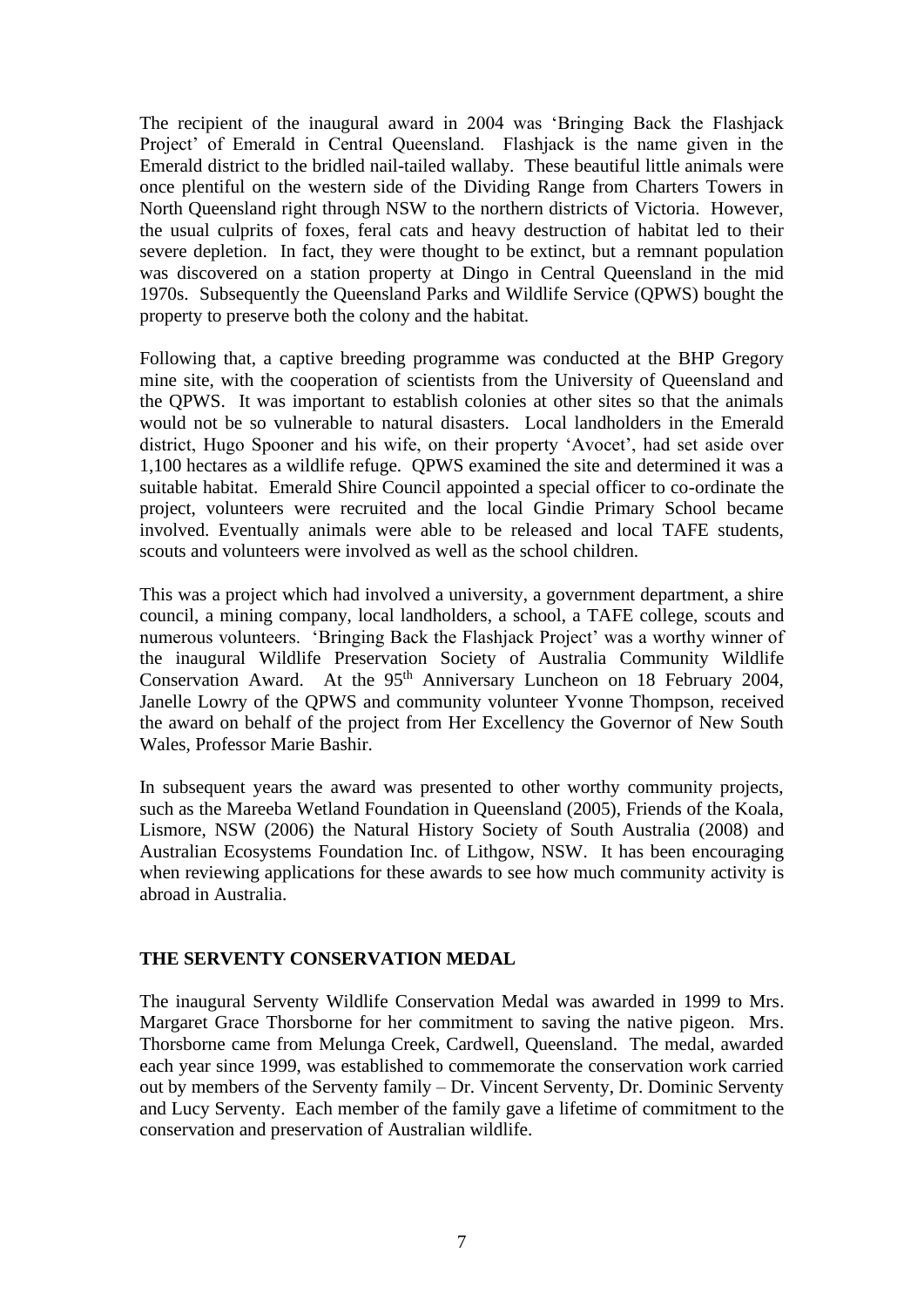# **ANIMAL EXPO, NOVEMBER 2005**

The Society began participating in the annual Animal Expo in 2003. Each year the Society featured a different theme.

Carol Nolder, the Society's Councillor in charge of displays and exhibitions, designed and organised a major promotional display at the November 2005 Animal Expo at the Rosehill Gardens Showground near Parramatta, Sydney. The theme that year was the desert and preservation of reptiles. She invited Crocodile Encounters, an organisation promoting the preservation of crocodiles through public education, to feature reptiles on the stand. Mark Richmond, a herpetologist from Varanid Research and Information Centre brought along a 1.5 metre crocodile, a turtle, two carpet pythons and a very large diamond python to attract visitors to the Society's stand and help promote the work of the Society to preserve and protect native wildlife in all its forms across Australia.

The exhibition was staffed by a number of Society Councillors who freely gave of their time and effort to answer the many questions posed about the work of the Society on wildlife preservation.

# **SOCIETY POLICIES**

Prior to 2000 the policies of the Society were not officially recorded and presented as a single document. At a Council meeting in early 2000 Dr. Clive Williams and Dr. Mike Augee formed a committee to research and formulate policies for the Society. As each policy was developed, they were presented to council meetings, discussed and formally adopted before publication on the Society's website. The policies are continually reviewed and updated where necessary.

Once the policies are formally adopted by the Society, it is beholden on the Executive Officers to comply with the agreed policies in all public statements and media releases.

In the Centenary year, the policies are:

- Habitat preservation loss of wildlife habitat presents the greatest threat at the present time to the preservation of biodiversity in Australia.
- Control of feral animals and feral plants the Society supports efforts to control introduced weeds and feral pest animal species.
- Use of native species for human needs the Society has no objection to the use of native plant or animal species for human needs provided:
	- that harvesting is at sustainable levels
	- that the decision to allow each use is made on the basis of scientific evidence
	- that levels of exploitation are checked frequently
	- that in the case of animal species, harvesting is carried out in a humane manner, by licensed operators under the control of relevant wildlife authorities.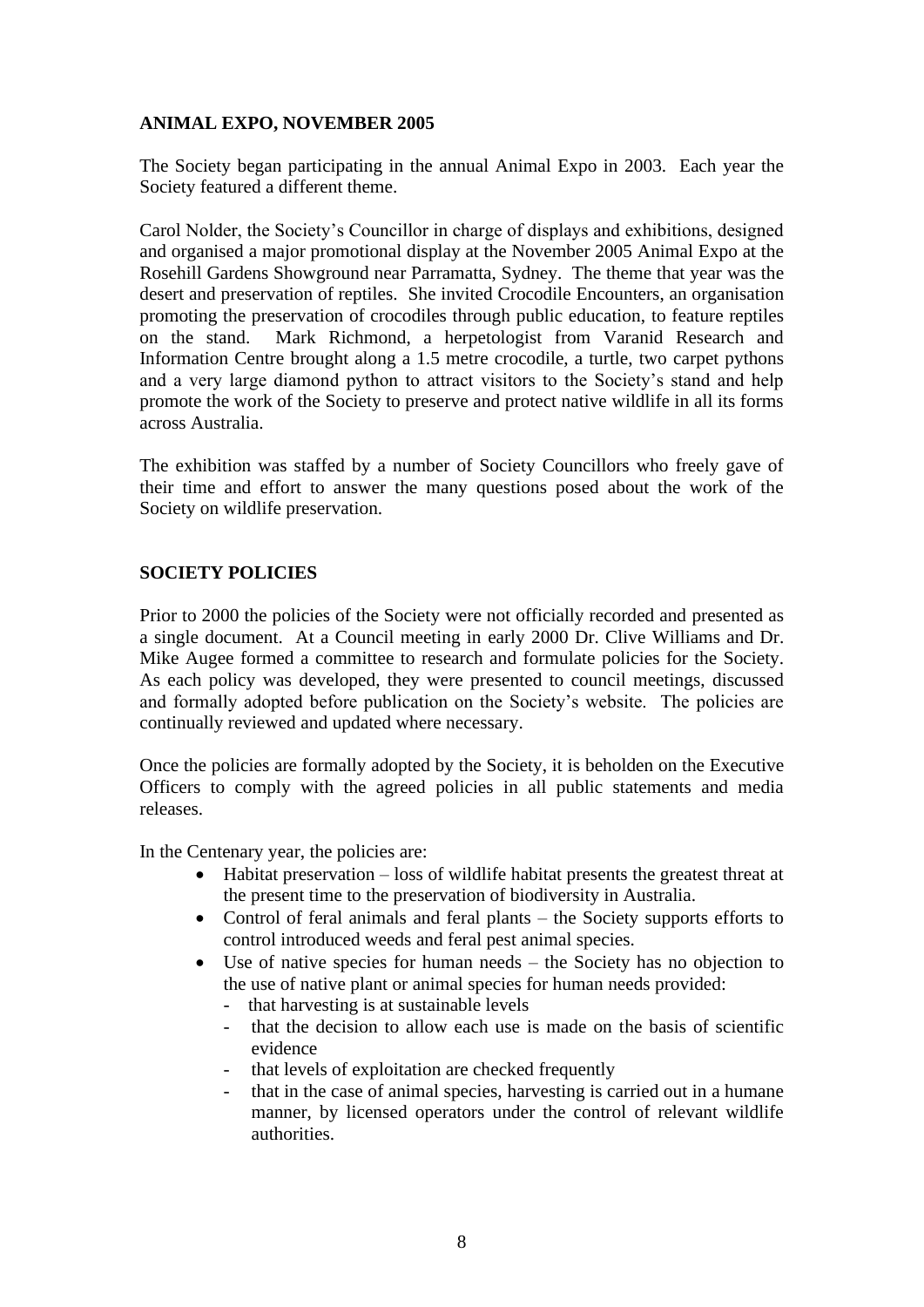- Feeding native animals the Society discourages the artificial feeding of native wildlife in the bush or backyards, except under conditions of severe environmental stress, such as bushfire or drought.
- National Parks control of National Parks should never be vested in any organisation or group other than the state or federal national parks authorities.
- Prevention of roadkill the Society supports continued research into ways of reducing roadkill of native wildlife.
- Keeping native animals in captivity  $-$  the Society is opposed to taking native terrestrial vertebrates from the wild into captivity except as necessary for educational display and research purposes.
- Marine sanctuaries the Wildlife Preservation Society believes that an integrated system of marine sanctuaries is essential for the maintenance of marine biodiversity within the marine environment. The Society believes:
	- all states should have a comprehensive network of marine sanctuaries to protect marine wildlife,
	- there should be no 'take' of any kind in a marine sanctuary,
	- fifty percent of marine parks should become marine sanctuaries.
- Climate change the greatest single detrimental effect of human activity on the environment has been the destruction of ecosystems and habitat. Climate change is now threatening to accelerate this process and, since scientists now accept that human activity is responsible, we must do all in our power to change human behaviour.

# **TOURS AND OUTINGS FOR MEMBERS**

- March 2004 Wellington and Dubbo (four days)
	- The eighteen Society members who went on the Central Western NSW Wildlife Tour in March 2004 voted it an unqualified success and eagerly looked forward to the next Society organised tour. Councillor Mike Augee did an excellent job with arrangements and members were most impressed with the Wellington Caves and the Wellington Caves Fossil Centre, the Western Plains Zoo and Burrendong Arboretum were also on the itinerary.
- June 2005 a one-day trip to Waterfall Springs Wildlife Sanctuary, NSW Central Coast. Waterfall Springs was a winner of the Society's Community Conservation Award, home to four endangered species of wallabies – brushtailed rock wallaby, yellow-footed rock wallaby, bridled nail-tailed wallaby and tamar wallaby. The Society group experienced a unique behind-thescenes tour of the Sanctuary and enjoyed morning tea and lunch with the manager Debbie Breen, President Lloyd Oldfield and the volunteer staff.
- July 2005 a one-day visit to Cape Solander headland in Botany Bay National Park to whale watch. At the whale watching station Society members met Wayne Reynolds, the co-ordinator of the whale watching volunteers and recipient of the Serventy Conservation Medal for 2004. While there members also viewed the volunteers' caravan that the Society purchased and loaned for four months each year to the whale watching volunteers.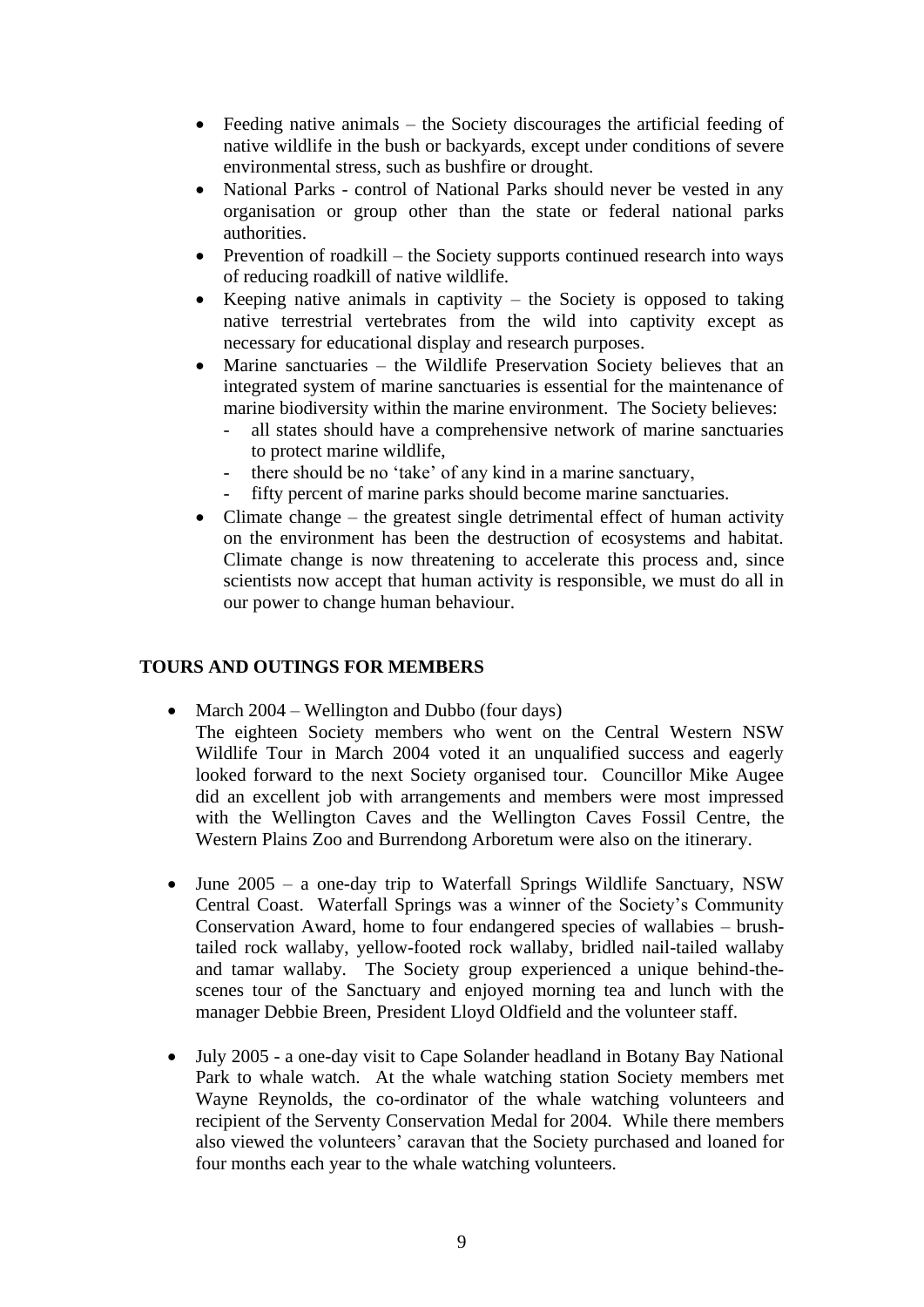- October 2005 Wildlife tour to the Warrumbungles (five days) Mike Augee was the tour guide and driver of the hired bus for the Society members, with trip details worked out by Councillor Carol Nolder. Walking in this rugged area near the town of Coonabarabran, NSW, was the order for each day, with one particular highlight being a guided walk with an Elder of the Gamileroi people, Bill Robinson.
- October 2006 Sawpit Creek, Kosciuszko National Park (five days) Mike Augee was coach driver once more and colleague Christine Robinson did a great job with the catering as she had done on previous trips. The fiveday trip included a day of bitterly cold wind and snow, but visits to the Education Centre, Fish Hatchery, Guthega, Charlotte Pass and Thredbo still took place during the days in this wonderful alpine area.
- October 2007 Kangaroo Island (six days) A wonderful place for wildlife! Fur seals and their pups, Cape Barren geese, the occasional platypus and echidna. Sea Lion Beach with a knowledgeable ranger was a highlight on the Saturday, followed by a tour of the famous Kelly Hill Caves. Huge grass trees captured attention, as well as a visit to a koala sanctuary. Not just wildlife but stories of the lighthouses and shipwrecks and some days of violent winds made this a memorable trip.
- June  $2008$  North Queensland (six days) Carol Nolder wrote an informative report on this trip in *Australian Wildlife*, Spring 4/2008, with a big 'thank you' to Mike Augee, Christine Robinson and Chris George (who drove the backup vehicle).

# **PERMANENT HOME FOR THE SOCIETY** -

Patrick Medway explained his dream for the future of the Society:

'My long term aim is to have a permanent base for the wildlife conservation work of the Society. After researching possibilities along the East Coast of Australia from Cairns to Melbourne, we finally found opportunity in the Rockdale Wetlands Corridor in Sydney. The Society responded to an Expression of Interest from the Rockdale City Council for a proposal to develop a fauna and flora park in the area similar to that which some other councils had done in other locations.

# **'ECOWORLD Gardens Project**

The ECOWORLD Gardens Committee researched extensively both in Australia and overseas to see what was happening in the field of modern environmental education centres so we might plan for long term sustainability. As our core mission was to educate the next generation of young people about the environment and its native wildlife, the Committee focused on developing a sustainable wetland environmental education centre set in a reclaimed botanic garden setting. A proposal was later added to include a climate change centre to the project to keep up with the current trends and the effect of global warming on our environment.